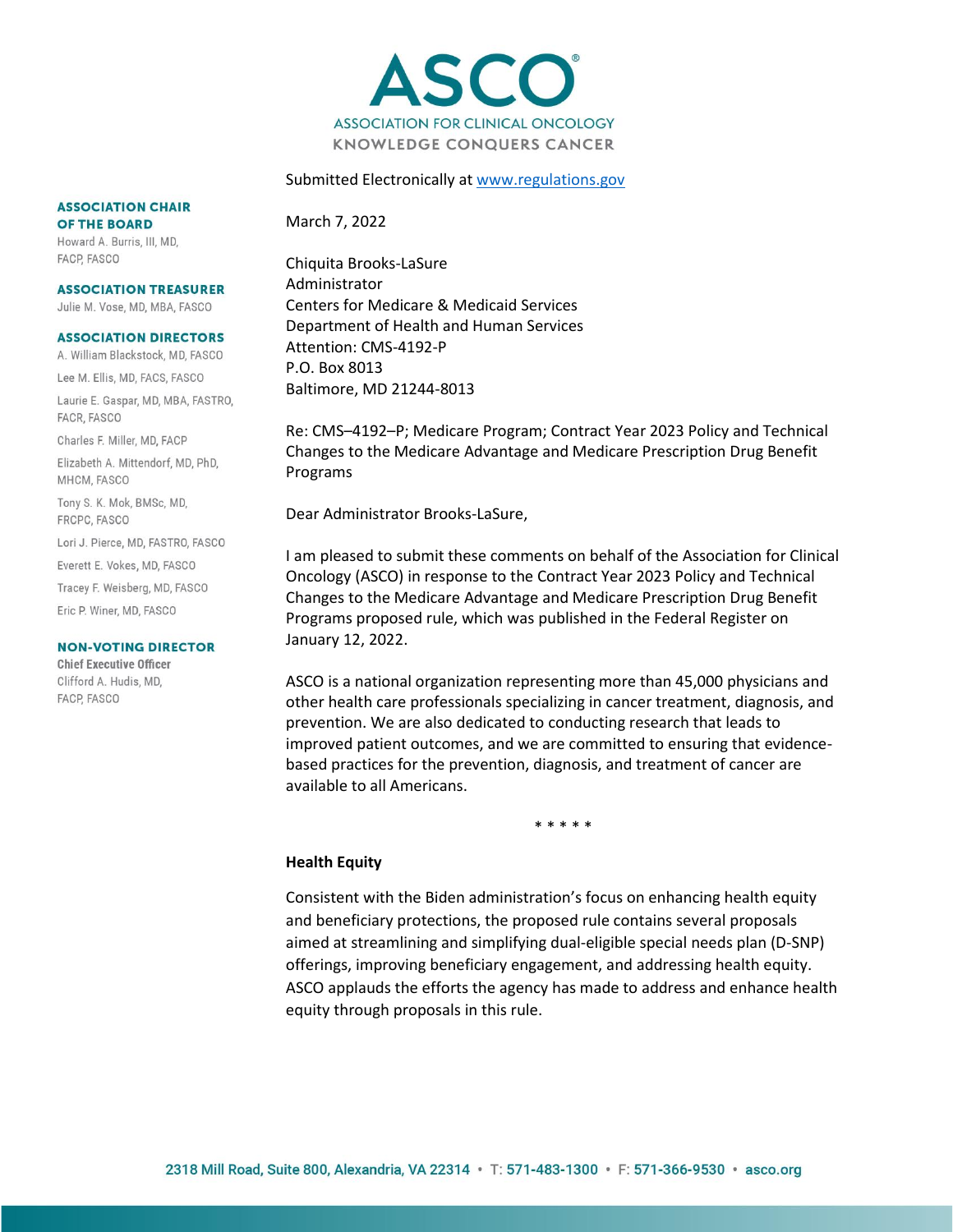

### *Enrollee Participation in Plan Governance*

Building on experience with other programs, such as the Medicare-Medicaid Financial Alignment Initiative (FAI) and Programs of All-Inclusive Care for the Elderly (PACE), CMS proposes to require Medicare Advantage Organizations (MAOs) offering one or more D-SNPs in a state to establish and maintain one or more enrollee advisory committees to solicit direct input on ways to improve access to covered services, coordination of services, and health equity.

# **ASCO supports CMS' proposal to require MAOs offering one or more D-SNPs to establish and maintain enrollee advisory committees to solicit direct input on ways to improve access to covered services, coordination of services, and health equity.**

As demonstrated in FAI and PACE programs, enrollee advisory programs provide MAOs with valuable and insightful enrollee perspectives leading to enhanced quality and plan design. Enrollee advisory committees in FAI programs have helped shape the plan's approach to improve access to health care and have identified and prioritized areas where additional assistance is needed for enrollees. PACE organizations value the participant advisory committees as they receive direct feedback from PACE participants to improve program policy and operations. These two programs have demonstrated that the use of advisory committees improves plans' ability to meet their enrollees' needs by providing plans with a deeper understanding of the communities the plans serve and the challenges and barriers their enrollees face. Dual-eligible enrollees should have equal opportunity to play an integral role in plan design, enabling D-SNPs to meet the unique health care needs of those they serve.

Opportunities such as the establishment of advisory committees can provide critical openings for enrollees and plans to examine, discuss, and consider solutions affecting cancer health equity. As data have illustrated, while cancer is a disease that can affect anyone, it does not affect everyone equally. African Americans and other racial and ethnic groups, those with low incomes, those living in low-quality housing and unsafe environments, and people in rural areas often face greater obstacles for cancer screening, diagnosis, and treatment.<sup>1</sup> Sexual and gender minority populations bear a disproportionate cancer burden. The disparities in cancer outcomes stem from the unique cancer risks, needs, and challenges faced by this population including discrimination and gaps in quality of care.<sup>2,3</sup> Integration of the enrollee voice, perspective, and needs into plan design can enhance the quality of D-SNPs and aid in prioritizing the needs of dual-eligible enrollees and these other populations at higher risk for experiencing disparities in care. Effective implementation of advisory committees, when the resulting

*<sup>1</sup> Cancer Disparities*. National Cancer Institute (NCI). [https://www.cancer.gov/about](https://www.cancer.gov/about-cancer/understanding/disparities#:~:text=Cancer%20health%20disparities%20happen%20when,ethnicities%2C%20or%20other%20population%20groups)[cancer/understanding/disparities#:~:text=Cancer%20health%20disparities%20happen%20when,ethnicities%2C%2](https://www.cancer.gov/about-cancer/understanding/disparities#:~:text=Cancer%20health%20disparities%20happen%20when,ethnicities%2C%20or%20other%20population%20groups) [0or%20other%20population%20groups.](https://www.cancer.gov/about-cancer/understanding/disparities#:~:text=Cancer%20health%20disparities%20happen%20when,ethnicities%2C%20or%20other%20population%20groups) Accessed 28 Feb. 2022.

<sup>&</sup>lt;sup>2</sup> Graham, R., Berkowitz, B., Blum, R., Bockting, W., Bradford, J., de Vries, B., & Makadon, H. (2011). The health of lesbian, gay, bisexual, and transgender people: Building a foundation for better understanding. *Washington, DC: Institute of Medicine*.

<sup>&</sup>lt;sup>3</sup> Gibson, A. W., Radix, A. E., Maingi, S., & Patel, S. (2017). Cancer care in lesbian, gay, bisexual, transgender and queer populations. *Future Oncology*, 13(15), 1333-1344.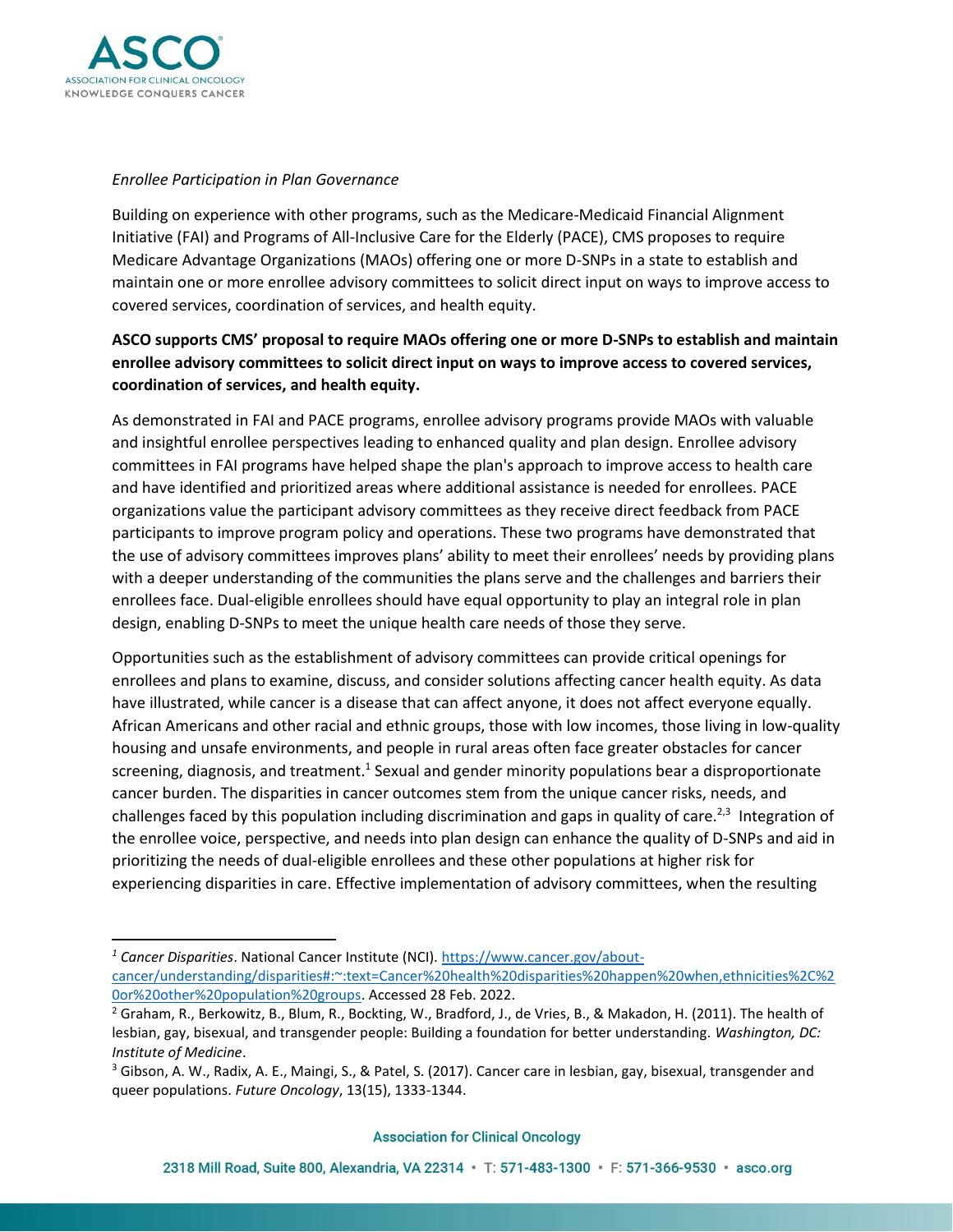

policies and procedures are responsive to enrollee input, will aid in identifying, addressing, and easing barriers to high-quality and equitable cancer care for dually eligible individuals.

ASCO supports CMS' proposal to require MAOs to establish and maintain D-SNP enrollee advisory committees. We support the requirement that advisory committees must be geographically and demographically representative of each D-SNP enrollee population. ASCO supports policies such as this that promote collaboration between patients, providers, and other stakeholders in the health care system to improve access to high-quality and equitable cancer care.

## *Standardizing Housing, Food Insecurity, and Transportation Questions on Health Risk Assessment*

Under current statute and regulation, special needs plans (SNPs) are required to conduct an initial assessment and an annual reassessment of each enrollee's physical, psychosocial, and functional needs. This rule proposes that all SNPs and D-SNPs incorporate standardized questions on the topics of housing stability, food security and access to transportation as part of the health risk assessment (HRA). SNPs would not be accountable for resolving all the risks identified but CMS notes that current regulations require that the results of the HRAs be addressed in the individual's care plan, which could include, for example, making an appropriate referral to a community resource.

# **ASCO supports CMS' proposal to require initial and annual health assessments to include standardized questions on enrollees' social determinants of health.**

ASCO supports policies and practices that address the social determinants of health. Achieving cancer health equity requires broad approaches that address the social, economic, and environmental factors that influence health; addressing the social determinants of health is critical to achieving health equity. Additionally, multisector collaborations can help promote and sustain health equity, and enrollees, plans, and health care systems should leverage community resources to improve health equity.

Following an HRA, SNPs would need to consult with enrollees about their unmet social needs in developing each enrollee's care plan. This conversation invites professional and community partnerships to collaborate and support enrollees in achieving their health care needs by addressing the barriers they face in accessing care. Identifying strategies to address social determinants of health in this manner will promote and sustain the policies and implementation activities that are crucial to reducing health disparities.

ASCO recognizes that patient data are often incomplete, inaccurate, or overly simplified and usually do not consider many social and community factors.<sup>4</sup> There is a lack of comprehensive, consistent data on factors that impact disparities in cancer care and patient outcomes, including patients' social status and demographics and community and lifestyle factors. ASCO agrees with CMS that having standardized data on enrollees' social determinants of health could aid in better understanding the prevalence and

<sup>4</sup> Polite, Blase N., et al. "Charting the future of cancer health disparities research: a position statement from the American Association for Cancer Research, the American Cancer Society, the American Society of Clinical Oncology, and the National Cancer Institute." Cancer research 77.17 (2017): 4548-4555.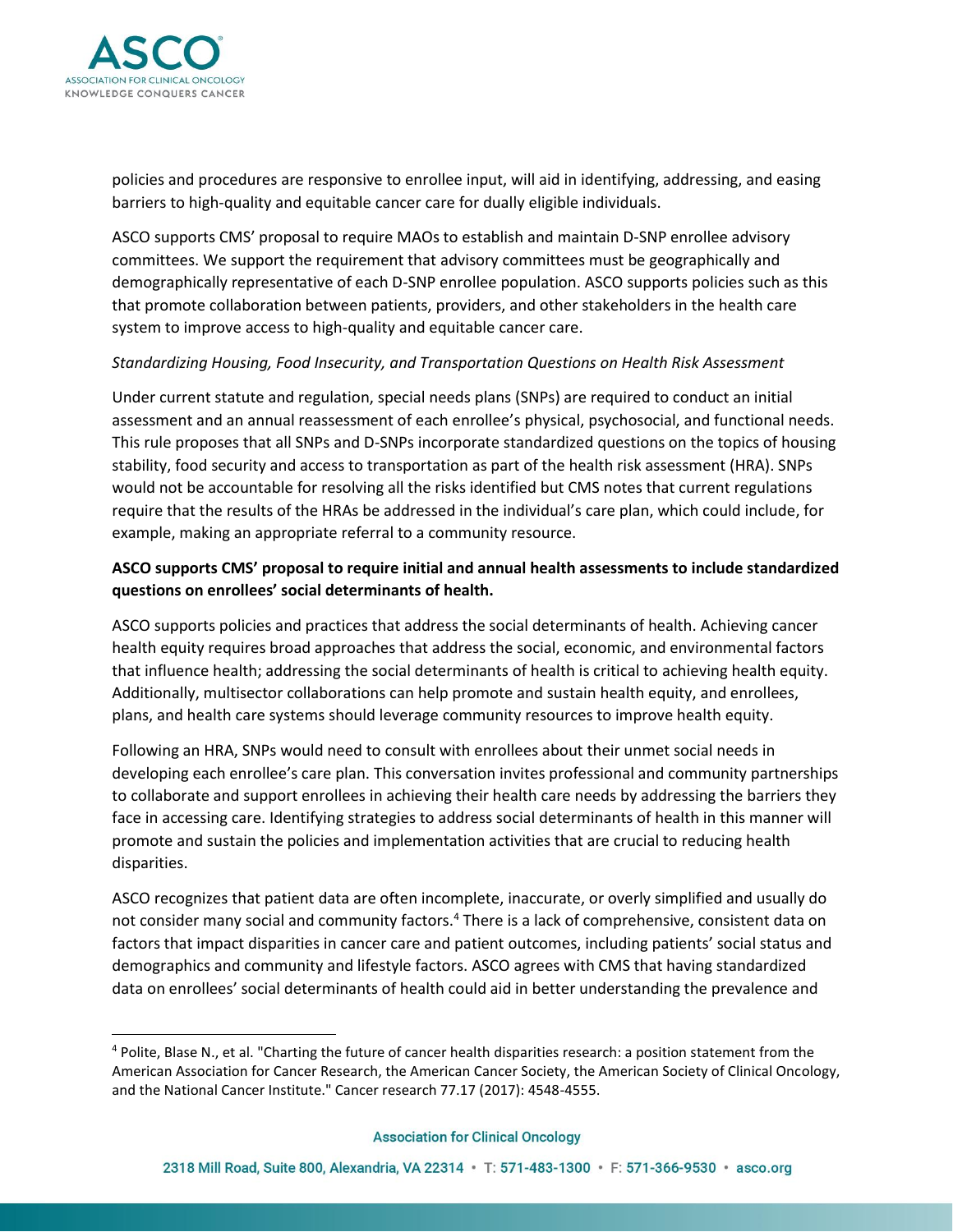

trends in certain social risk factors across SNPs. Analysis of standardized data can lead to consideration of ways to support SNPs in promoting better outcomes for their enrollees.

ASCO is pleased that CMS has placed an emphasis on addressing SDOH across all programs in its continued efforts to move toward a value-based model of care delivery. ASCO urges CMS to establish consistent measures across its various programs to reduce reporting burden and to enhance robustness of the data collected.

### *Attainment of the Maximum Out-of-Pocket (MOOP) Limit*

MAOs are required to establish an annual limit on beneficiary out-of-pocket costs for Medicare Part A and B services. After that limit, the MAO must pay 100% of the service costs. Under current guidance, MAOs do not have to count Medicaid-paid amounts or unpaid amounts toward this limit. CMS believes that this approach disadvantages providers serving dual eligible individuals in Medicare Advantage (MA) plans and proposes that the MOOP limit in an MA plan be calculated based on the accrual of all costsharing in the plan benefit, regardless of whether that cost-sharing is paid by the beneficiary, Medicaid or other secondary insurance or remains unpaid because of state limits.

## **ASCO supports CMS' proposal to specify that the MOOP limit in a D-SNP plan is based on all costsharing paid by the beneficiary, Medicaid, other secondary insurance, or remains unpaid.**

We agree with CMS that this proposal has the potential to mitigate existing provider payment disincentives related to serving dually eligible MA enrollees and that finalization of this proposal may improve dual-eligible enrollees' access to oncology providers. Additionally, determination of claims alone, regardless of the enrollee's dual eligibility status, could bring consistency to how MA organizations determine if the MOOP limit has been attained. This is especially important as variations in MOOP calculations occur across various plans making financial planning difficult for providers. ASCO strongly supports this proposal as a means to maintain a robust oncology provider population available to care for those enrolled in D-SNPs.

### **Pharmacy Price Concessions in the Negotiated Price**

Under current regulations the term "negotiated price" is defined as the total amount a pharmacy and a plan have negotiated as the payment amount for a drug, excluding fees that cannot reasonably be determined at the point of sale. As contracts become increasingly based on pharmacy performance, many pharmacy payment arrangements now commonly involve retrospective reconciliation after the end of a calendar year or other period, commonly referred to as "claw backs." One such example is quality incentive payments to a pharmacy based on achievement of certain quality metrics or additional price concessions that the pharmacy may pay to the plan.

CMS proposes to redefine the term "negotiated price" to mean the "lowest possible reimbursement" a pharmacy might receive, in total, for a particular drug. Under the proposed definition, the negotiated price would include all dispensing fees and all price concessions that might possibly be paid in the future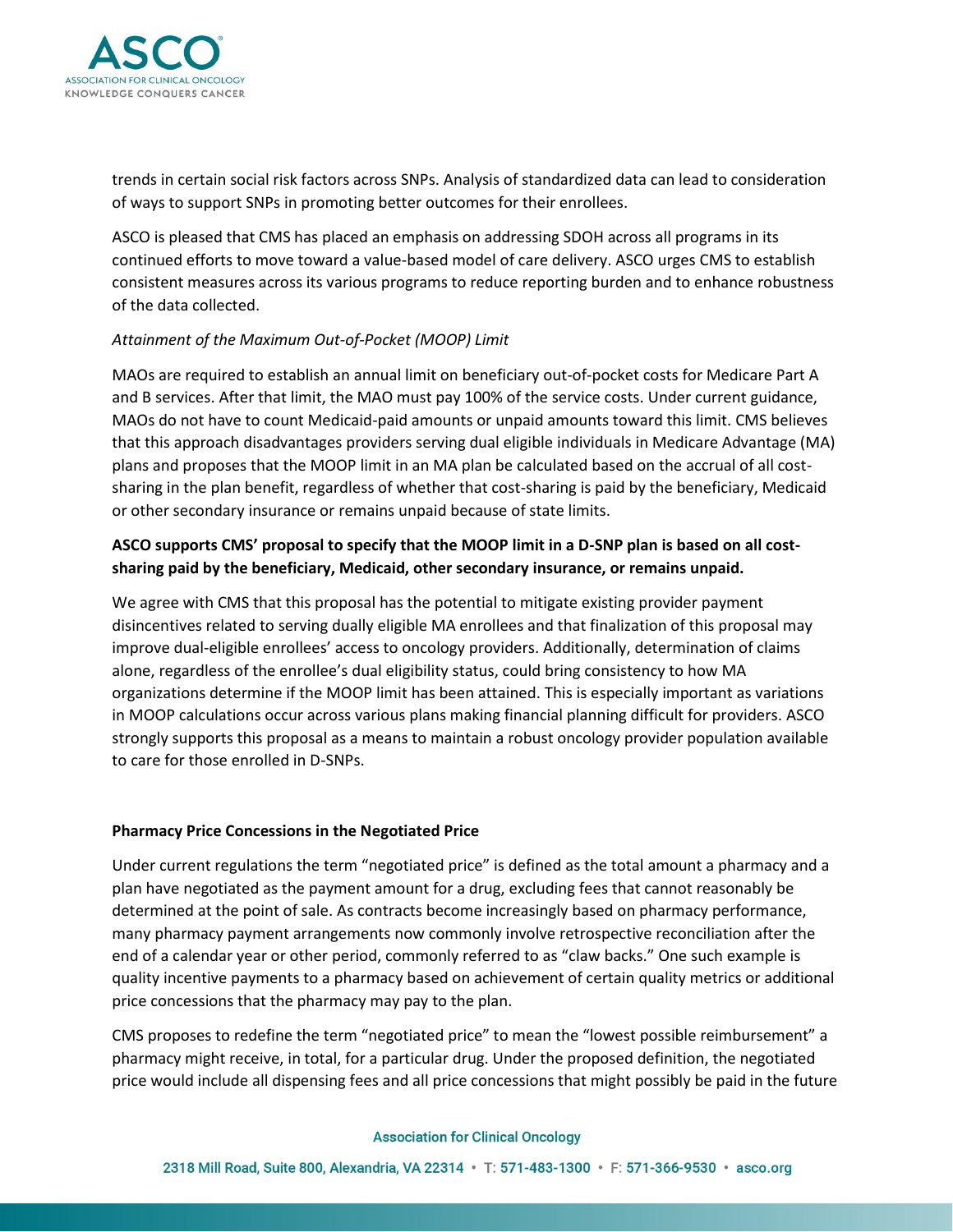

by a pharmacy to a plan, including performance penalties. Including pharmacy price concessions at the point of sale, instead of reporting as direct or indirect remuneration (DIR) at the end of the plan year, reduces the cost of the drug at the point of sale. Because beneficiary cost sharing is determined at the point of sale based on the negotiated price, including these price concessions at the point of sale will subsequently reduce beneficiary cost sharing.

# **ASCO supports the updated definition of "negotiated price" to include performance penalties at the point of sale; however, we are concerned about the widespread practice of PBM application of Star performance ratings and related DIR claw backs on oncology dispensing physicians and practice-based pharmacies.**

Even for patients with insurance, out-of-pocket expenses associated with cancer treatment may be substantial and lead to exhaustion of savings and personal ("medical") bankruptcy. Moreover, these expenses have a disproportionate effect on those with lower incomes. Cancer patients should not be further penalized for the financial struggles they must endure when diagnosed with cancer by allowing PBMs and plan sponsors to report pharmacy price concessions as DIR instead of at the point of sale, which results in increased cost sharing and greater financial burden for patients. To promote access to life-saving and supportive care treatment and to promote reduced financial burden for vulnerable patients, CMS should finalize the proposed definition of "negotiated price."

While we support CMS' proposal to redefine the term negotiated price, thereby reducing beneficiary cost sharing at the point of sale, we strongly disagree with PBM application of CMS' Star Rating System to unfairly and unjustifiably penalize oncology practices and practice-based pharmacies.

PBMs justify imposition of these performance-based DIR fees by referencing CMS' Star Rating System. The Star Rating System is used by CMS in Medicare Advantage and Medicare Part D to measure performance on plans covering drug services. The Star Rating System measures relate largely to medication adherence for conditions such as diabetes, hypertension, and cholesterol; and was designed to apply to Part D plan sponsors, not pharmacies. No such measures exist for medication management in oncology.<sup>5</sup>

Despite the lack of oncology measures and the misapplication of these fees on pharmacies instead of plan sponsors, these fees are nevertheless charged directly to oncology pharmacy providers, who assert this is done in a way that that lacks transparency and is highly profitable for PBMs. These performancebased fees are not required by HHS or CMS regulations and appear to have no basis in statute.<sup>6</sup>

<sup>5</sup> https://www.cms.gov/files/document/2022-star-ratings-fact-sheet1082021.pdf

<sup>6</sup> PBM DIR Fees Costing. Medicare and Beneficiaries: Investigative White Paper on. Background, Cost Impact, and. Legal Issues. Prepared by. Frier Levitt, LLC. Commissioned by the Community Oncology Alliance. January 2017.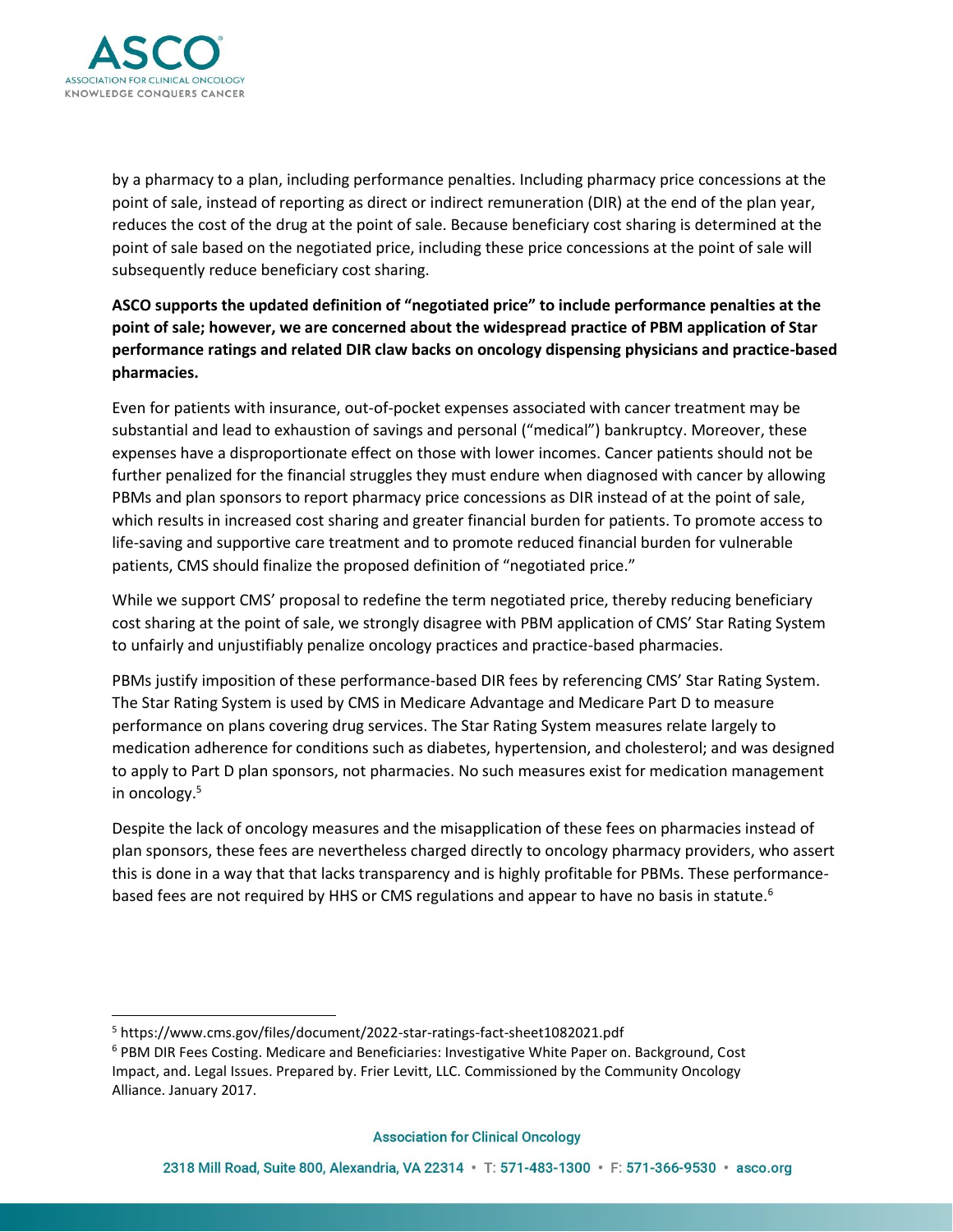

## **Amend MA Network Adequacy Rules by Requiring a Compliant Network at Application**

MAOs must maintain provider networks that meet specific time and distance criteria established by CMS. To strengthen its application standards and oversight, CMS is proposing to require that plan applicants demonstrate they have a sufficient network of contracted providers to care for beneficiaries before CMS will approve an application for a new or expanded MA plan.

## **ASCO supports CMS' proposal to require plans that are applying for new or expanded service areas to demonstrate they meet MA network adequacy standards as part of the application process.**

Cancer patients and survivors are a particularly vulnerable subset of the population. They require timely access to cancer specialists, facilities, and supportive care. Narrowed networks<sup>7,8</sup> are linked to delays in cancer care, delays that adversely affect cancer control and survival.<sup>9</sup> To ensure that cancer patients have immediate access to the necessary anti-cancer therapies, we support this proposal

Our membership includes oncology practices in every state and across a wide range of settings, including urban, rural, and underserved areas. ASCO supports network adequacy standards and policies that promote access based on specific patient needs, availability of care and providers, and appropriate utilization of services. We believe this proposal will assure cancer patients and survivors have meaningful access to medically necessary cancer care services in a timely fashion.

# **Request for Information: Prior Authorization for Hospital Transfers to Post-Acute Care Settings during a Public Health Emergency**

CMS seeks general feedback on how MAOs' prior authorization requirements for patient transfers impact a hospital's ability to furnish the appropriate care to patients in a timely manner during the public health emergency (PHE). ASCO would like to highlight that prior authorization has a far greater impact on patients and providers beyond what is occurring in hospitals when transfer to post-acute services is delayed. We urge the agency to assess the impact of MAOs' prior authorization requirements on physicians' ability to effectively manage resources and provide appropriate and timely care both during the PHE and beyond.

The agency indicated in the proposed rule that the primary objective of the RFI was to "glean information … about the effects of MAO's PA requirements…" Prior authorization programs are having a detrimental impact on oncology care. Prior authorization can lead to delays in in starting physicianrecommended treatment leading to detrimental outcomes for cancer patients; treatment changes or

<sup>&</sup>lt;sup>7</sup> Wharam JF, Zhang F, Lu CY, et al: Breast cancer diagnosis and treatment after high-deductible insurance enrollment. J Clin Oncol 36:1121-1127, 2018

<sup>&</sup>lt;sup>8</sup> Wharam JF, Zhang F, Wallace J, et al: Vulnerable and less vulnerable women in high-deductible health plans experienced delayed breast cancer care. Health Aff (Millwood) 38:408-415, 2019

<sup>&</sup>lt;sup>9</sup> Eriksson L, Bergh J, Humphreys K, et al: Time from breast cancer diagnosis to therapeutic surgery and breast cancer prognosis: A population-based cohort study. Int J Cancer 143:1093-1104, 2018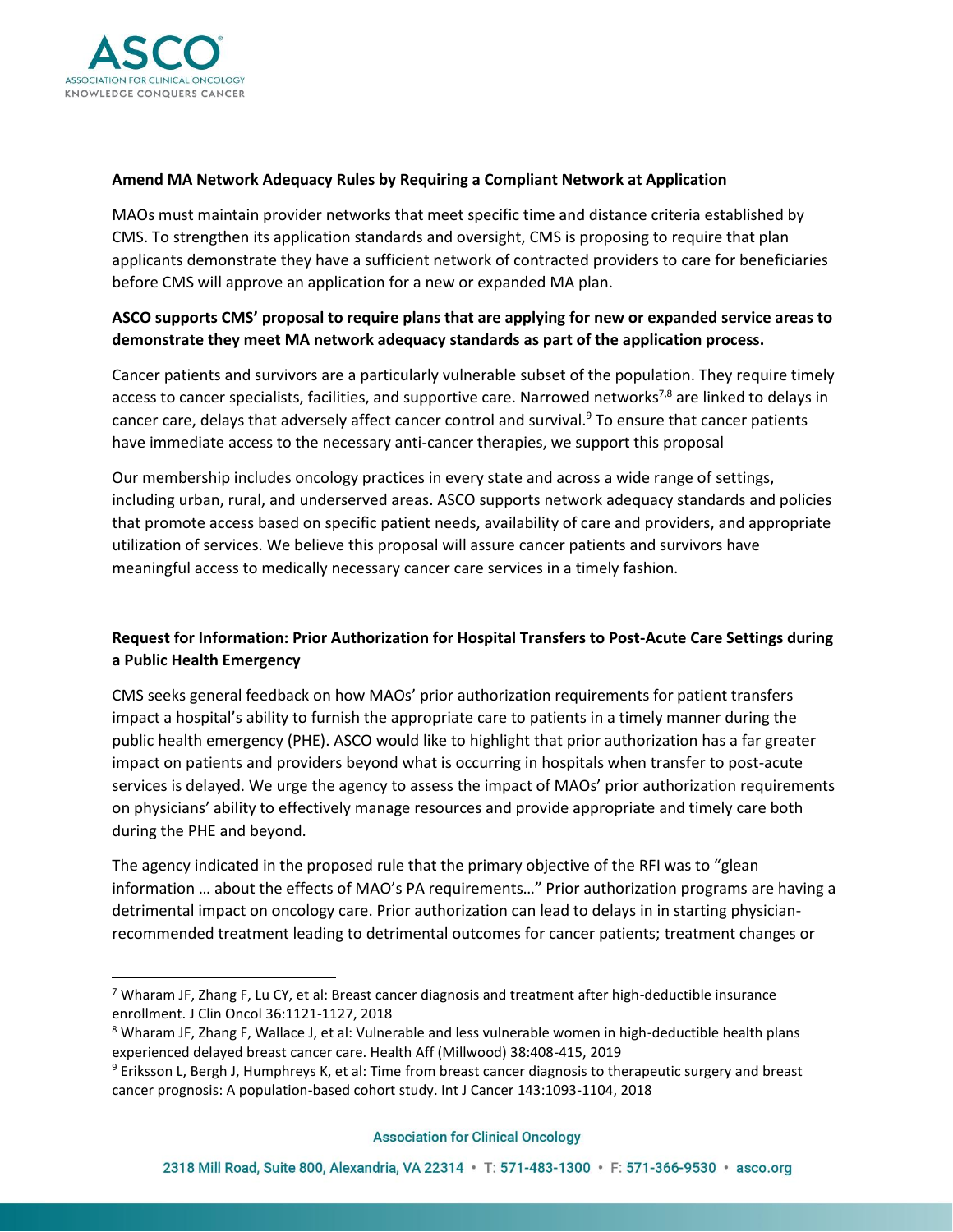

abandonment; unexpected out of pocket costs; and rejection of physician-recommended treatment. In addition to this impact on patient care, prior authorization contributes to unnecessary administrative burden on physicians.

ASCO refers CMS to its 2017 policy statement<sup>10</sup> on utilization management in which we recommend an appropriate framework for the design of utilization management programs. We remain committed to the principles and recommendations conveyed in this document, and to working with stakeholder groups to develop and implement policies that benefit patients with cancer while reducing unnecessary or wasteful costs. We urge CMS to incorporate the principles of the statement as it works to develop streamlined, transparent, and evidence-based policies that support appropriate utilization of healthcare services. We set forth six critical principles that any utilization management policy must meet to ensure medically necessary care for patients with cancer is not jeopardized or unreasonably delayed:

- Individuals with cancer should have full access to the anti-cancer therapy most appropriate for their disease when used in accordance with current clinical and scientific evidence.
- Cost should not be the primary driver of utilization management policies.
- Utilization management policies should be evidence-based and reflect the most current science and understanding of cancer treatment.
- Utilization management processes should result in timely and clear determinations that are consistent with the health insurer's coverage and other policies.
- Payer cost containment strategies and decision-making processes should be transparent and without conflicts of interest.
- Payers should implement utilization management policies in a way that minimizes administrative burdens–specifically time and effort–on both providers and patients.

ASCO is committed to supporting policies that reduce cost while preserving or increasing quality of cancer care, but we believe that utilization management tools such as prior authorization should be implemented in a transparent and evidence-based manner and in a way that does not undermine patient access to medically necessary care.

\* \* \* \* \*

We appreciate the opportunity to comment on the 2023 Medicare Advantage and Part D proposed rule. Please contact Gina Hoxie [\(gina.baxter@asco.org\)](mailto:gina.baxter@asco.org) with any questions or for further information.

<sup>10</sup> https://www.asco.org/sites/new-www.asco.org/files/content-files/advocacy-and-policy/documents/2020-UM-Update.pdf